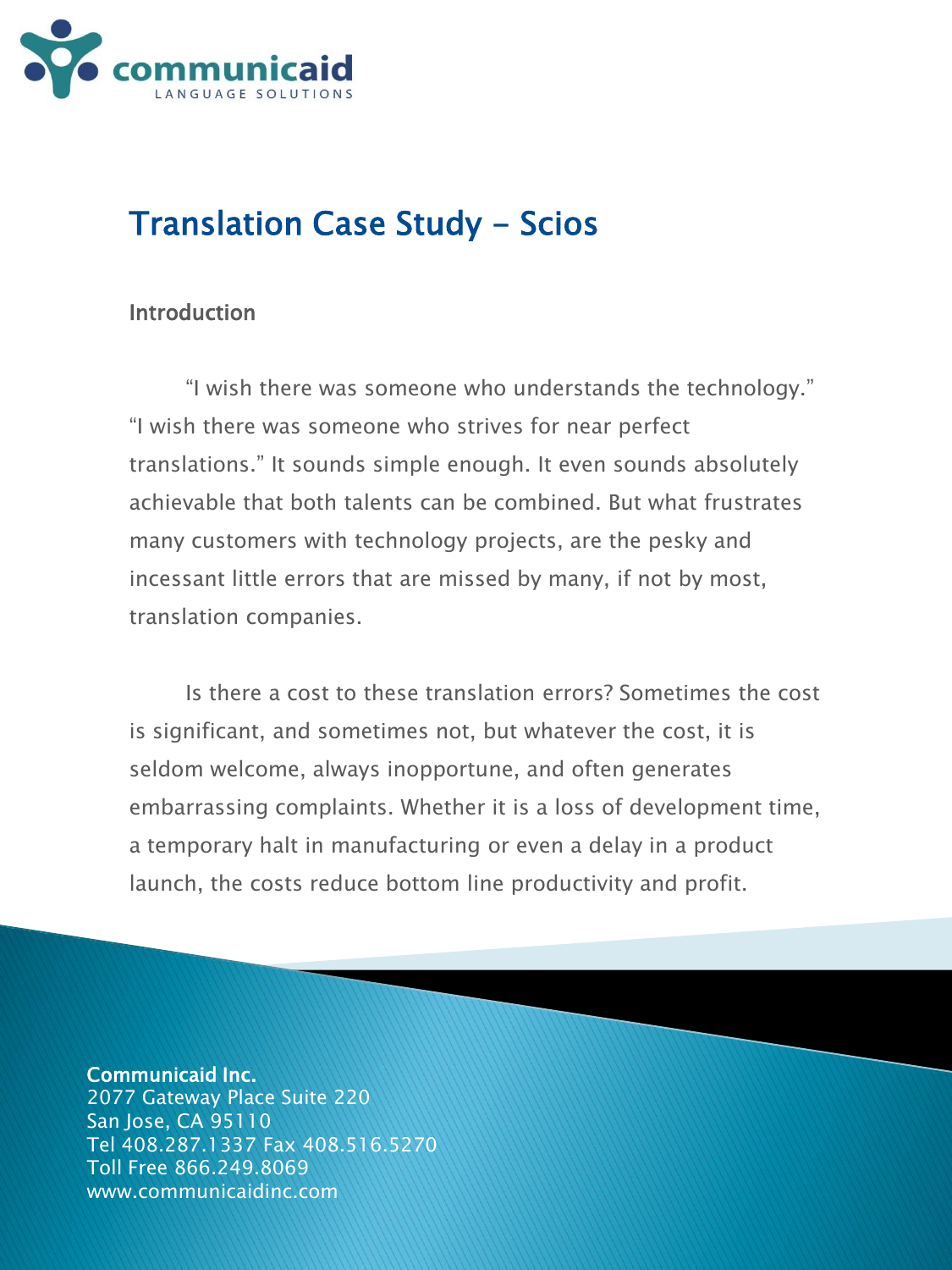

# The Problem

In a recent customer project, for example, the manufacturing division of Scios (a division of Johnson & Johnson) had received a thirdparty translation from its research and development division. The problem centered upon a standard operating procedure document that had been translated from German to English. Both divisions were getting incompatible results and neither could explain why the other was incorrect.

Manufacturing felt that to proceed under the original translation would have resulted in a million dollar headache because the product could be unsuitable for sale. In addition, the complete production line would have to be shut down to unravel the error. On the other hand, the research and development division felt that to delay any further would mean missing their product launch date. The company that provided the original third-party translation assured the two divisions that the translation was correct.

## Communicaid Inc.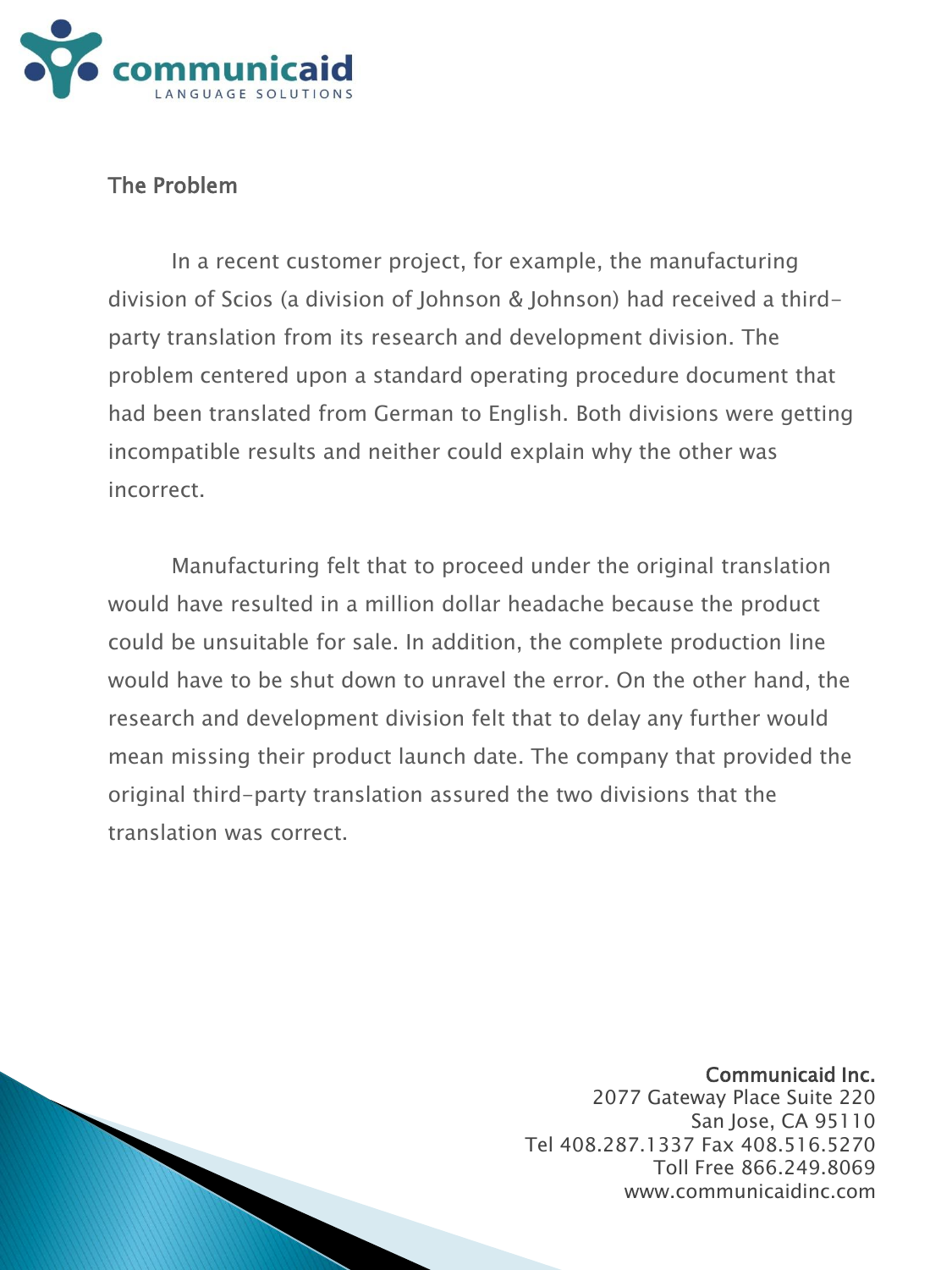

# The Solution

Because pharmaceutical and medical device development and manufacturing are often international or transnational, the numeric content of translated documents are subject to cultural or linguistic differences that can obfuscate the intent of the source document and can thus create differences in arithmetic outcomes.

In this particular translation project, Communicaid, Inc. was asked to resolve the issue. In response, Communicaid assembled a project team that possessed both the relevant and appropriate technical knowledge of the customer's project and same country linguistic capability where the target document would be used. The rationale for such an approach is straight forward. If a translation company is familiar with the technology, then it can maintain the integrity of the translation.

## Communicaid Inc.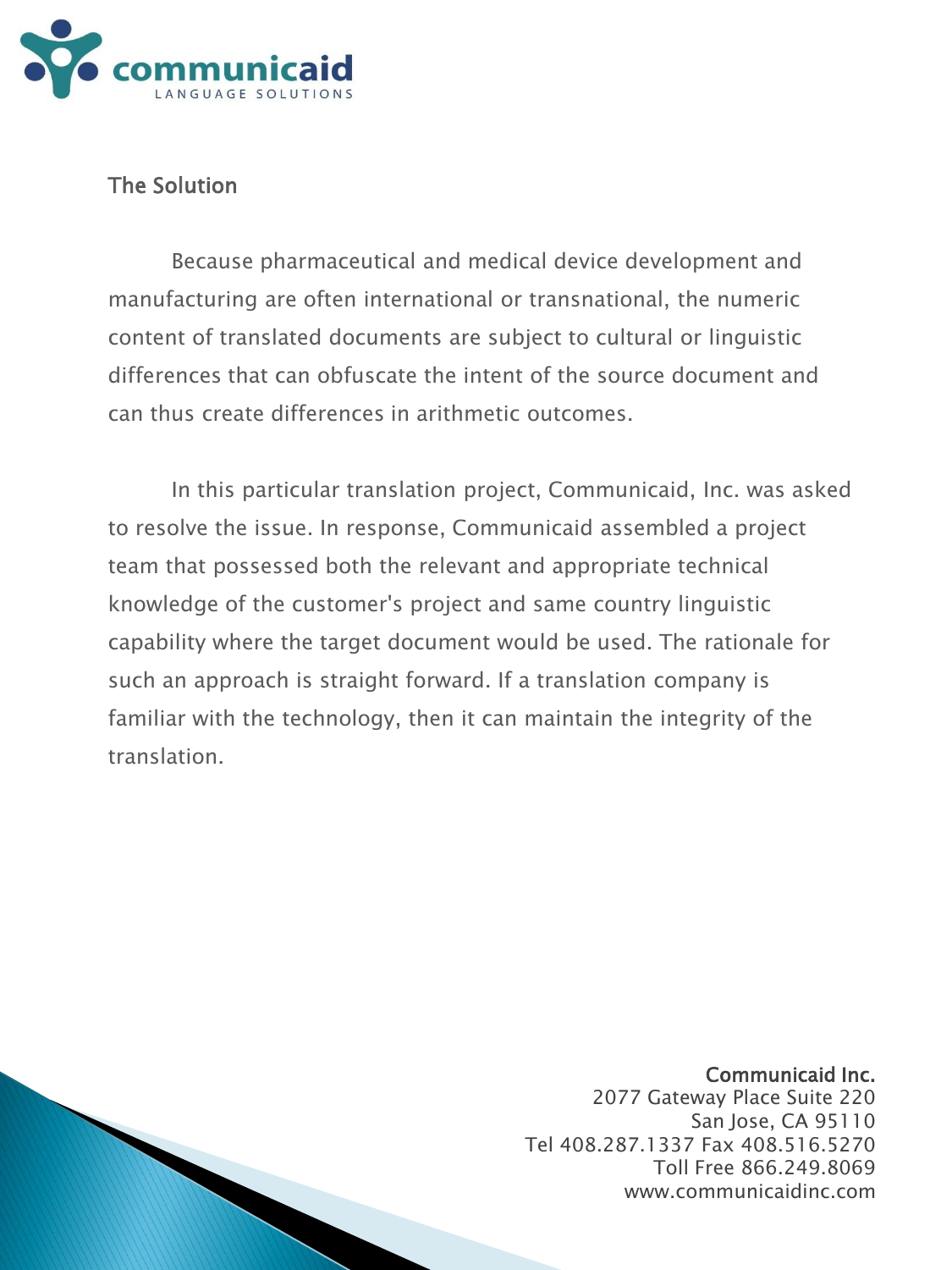

To backup and support the project team, Communicaid employed its new numeric proofing tool called SafetyNet™. This innovative software tool monitors numeric content and units of arithmetic operations and helps the proofreader verify their consistency throughout a document. Usable in either short or long documents, SafetyNet™ reduces the possibility of human error by eliminating fatique for the proofreader. SafetyNet™ flags the sentences where the numbers have changed between the source and final document. Prior to SafetyNet™, proofreaders would have to verify every number in a document - now they can focus on the handful of inconsistencies and rest assured all the other numbers haven't changed.

### Communicaid Inc.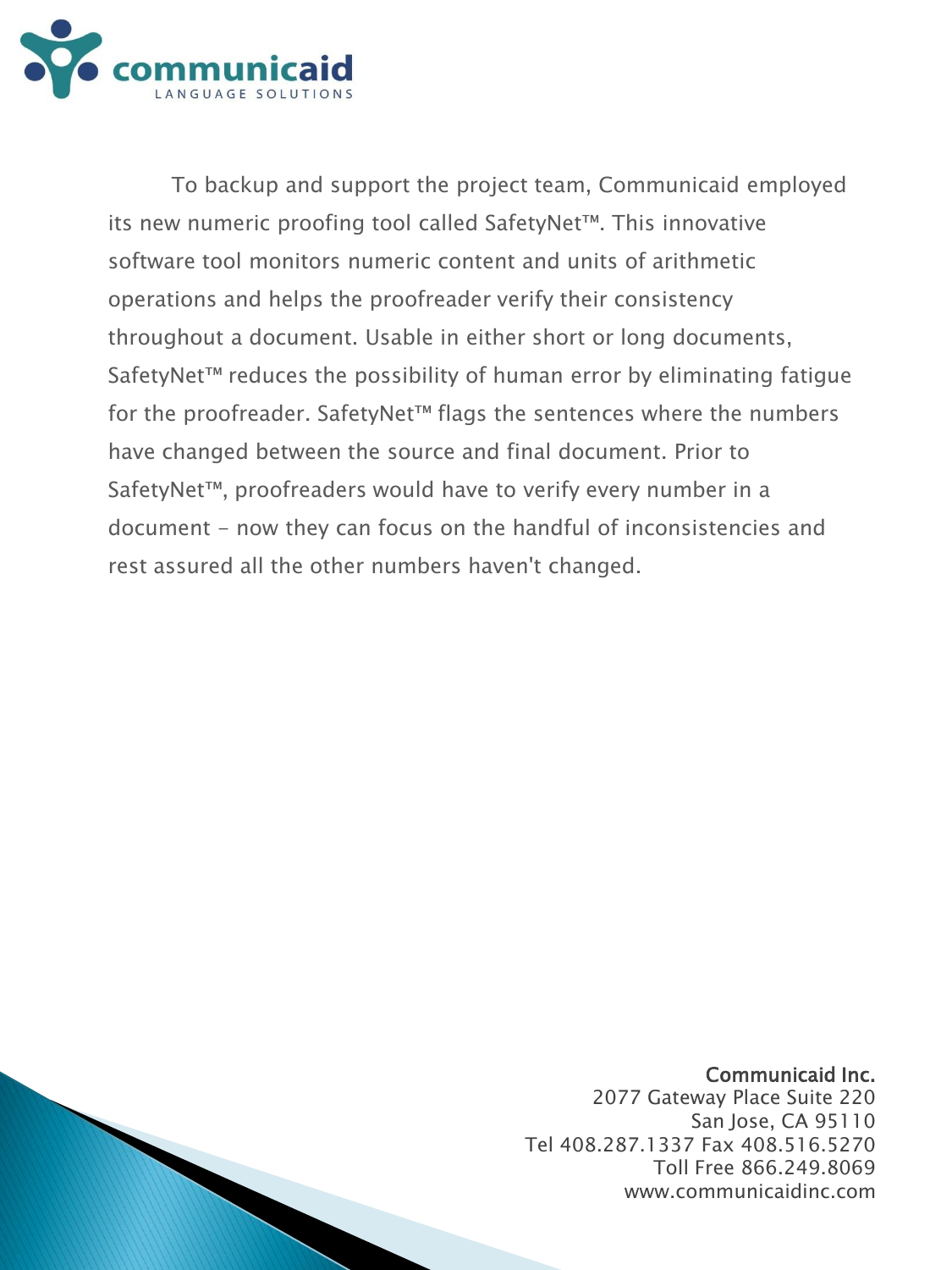

Finally, Communicaid's goal of the near perfect translation is embodied within the Near Perfect Translation Program (NPTP). In the NPTP, each translation project is meticulously handled and quality checking is part of the standard process at each step. Each project is translated by a professional linguist with relevant industry experience. Next the material is edited carefully by domain knowledge experts who often hold masters or doctoral degrees and additionally have years of translation experience. Careful proofreading by a third professional linguist ensures the integrity of the work. To maintain the highest quality and accuracy of the translation, Communicaid adds an additional proofreading step using SafetyNet™ before the client reviews the project. All projects are then reviewed by the client. Because language is not an exact science, oftentimes stylistic changes are requested by the client and Communicaid incorporates these into the document before final approval- free of charge. This kind of care in their project management means that Communicaid and the client can have full confidence in their work.

### Communicaid Inc.